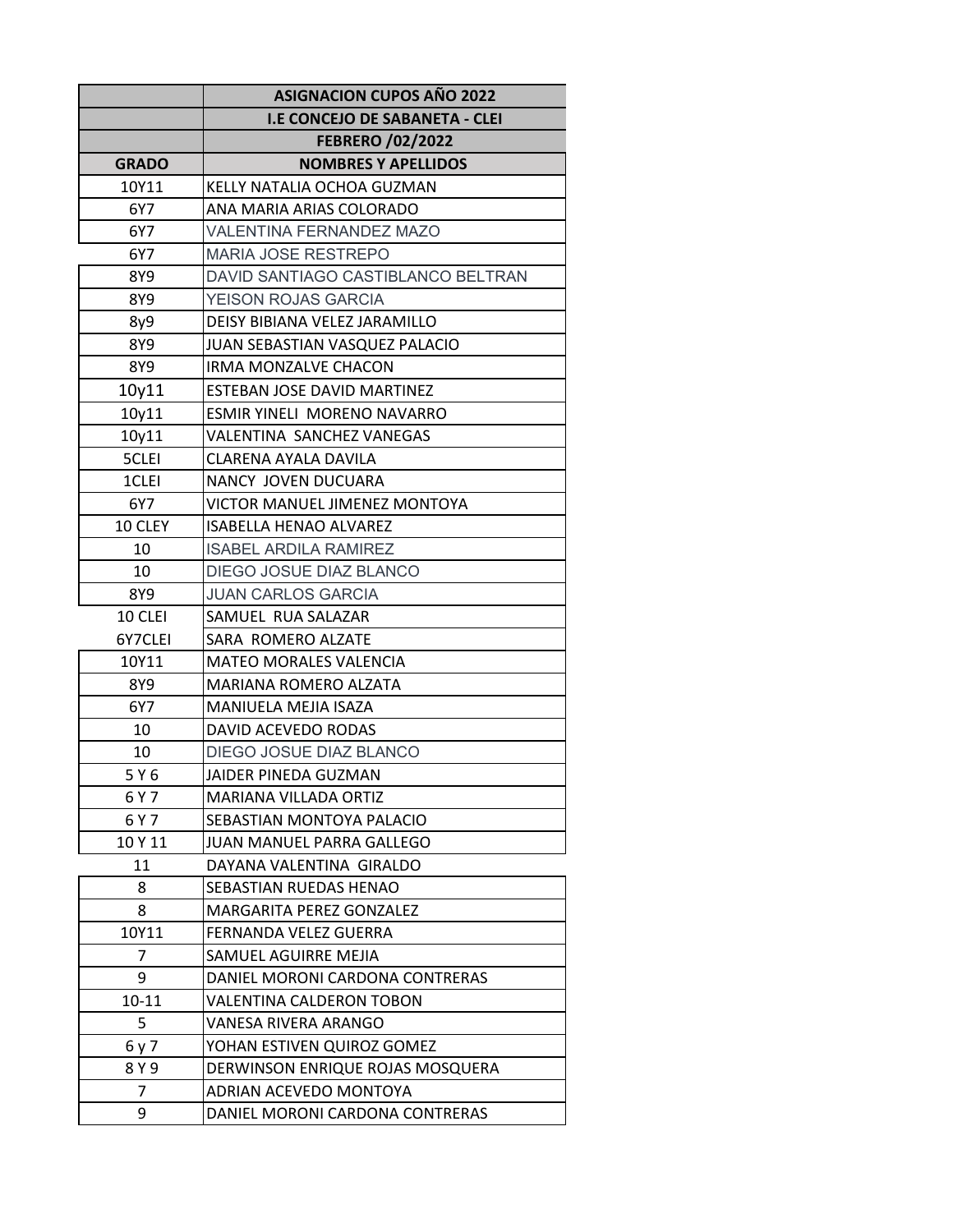| 6 y 7      | YOHAN ESTIVEN QUIROZ GOMEZ                             |
|------------|--------------------------------------------------------|
| 8 Y 9      | DERWINSON ENRIQUE ROJAS MOSQUERA                       |
| 7          | ADRIAN ACEVEDO MONTOYA                                 |
| 8Y9        | LUIS JAVIER MIRANDA ESPITIA                            |
| 5          | ANYI DAHIANA MARIACA RAMIREZ                           |
| 10         | JUAN PABLO RINCON ZULUAGA                              |
| 6          | JUAN PABLO VALLEJO MAZO                                |
| 10Y11      | JAIDER ESTEBAN MARIN CANO                              |
| 10Y11      | LEIDER BRUNO BLANQUICET                                |
| 10Y11      | LUISA FERNANDA VASCO SOTO                              |
| 10Y11      | <b>JUAN DAVID MELO ACEVEDO</b>                         |
| 8          | <b>EMMANUEL PEREZ MONSALVE</b>                         |
| 7          | <b>KEVIN TABARES DUARTE</b>                            |
| 10Y11      | EMMANUEL VARGAS ARANGO                                 |
| 10Y11      | ANLLY MILENA HERRERA ISAZA                             |
| <b>7Y8</b> | <b>JUAN SEBASTIAN GARCES ALVAREZ</b>                   |
| <b>NO</b>  | SAULIA ARCILA GARCIA                                   |
| 5          | MIGUEL ANGEL BORJA CASTAÑEDA                           |
| 6          | MELISSA BORJA CASTAÑEDA                                |
| 6          | ANDRES FELIPE CORTES BARRERA                           |
| 1          | SANDRA MILENA JAIMES VEGA                              |
| 8Y9CLEI    | <b>JUAN PRISCO PABON</b>                               |
| 8CLEI      | YOSANDER DANIEL RODRIGEZ                               |
| 6Y7        | <b>JUAN JOSE BETANCUR VELEZ</b>                        |
| 6Y7        | YEFERSON FLOREZ GUZMAN                                 |
| 10Y11      | JUAN FELIPE MEJIA LOAZA                                |
| 1          | JORGE HUMBERTO CARMONA MUÑOZ                           |
| 6Y7        | <b>SIMON MESA VASCO</b>                                |
| 7 CLEI     | JOHN SEBASTIAN ZAMBRANO                                |
| 4          | SHARIT GABRIELA CARMONA POSADA                         |
| 3          | LUIGII BANDERAS URDANETA                               |
| 8          | DAHIANNA SOPIHIA CARMONA POSADA                        |
| 1          | ALAN GABRIEL CARMONA POSA                              |
|            |                                                        |
| 7          | RAUL GRGORIO JIMENEZ SEQUERA                           |
| 8          | JUAN PABLO AGUDELO MONTOYA                             |
| 8          | JESUS ALFONZO LEON CARRASQUERO                         |
| 7<br>7     | JUAN SEBASTIAN LORA TORRES<br>JUAN JOSE ORREGO MONCADA |

|              | <b>ASIGNACION CUPOS AÑO 2022</b>            |
|--------------|---------------------------------------------|
|              | <b>MARIA AUXILIADORA CAMINAR SECUNDARIA</b> |
|              | <b>FEBRERO /02/2022</b>                     |
| <b>GRADO</b> | <b>NOMBRE</b>                               |
| 6 Y 7        | LUIS ALEXANDER SUAREZ RAMIREZ               |
| 6            | JUAN JOSÉ ZAPATA QUINTERO                   |
|              | JERONIMO URIBE PIEDRAHITA                   |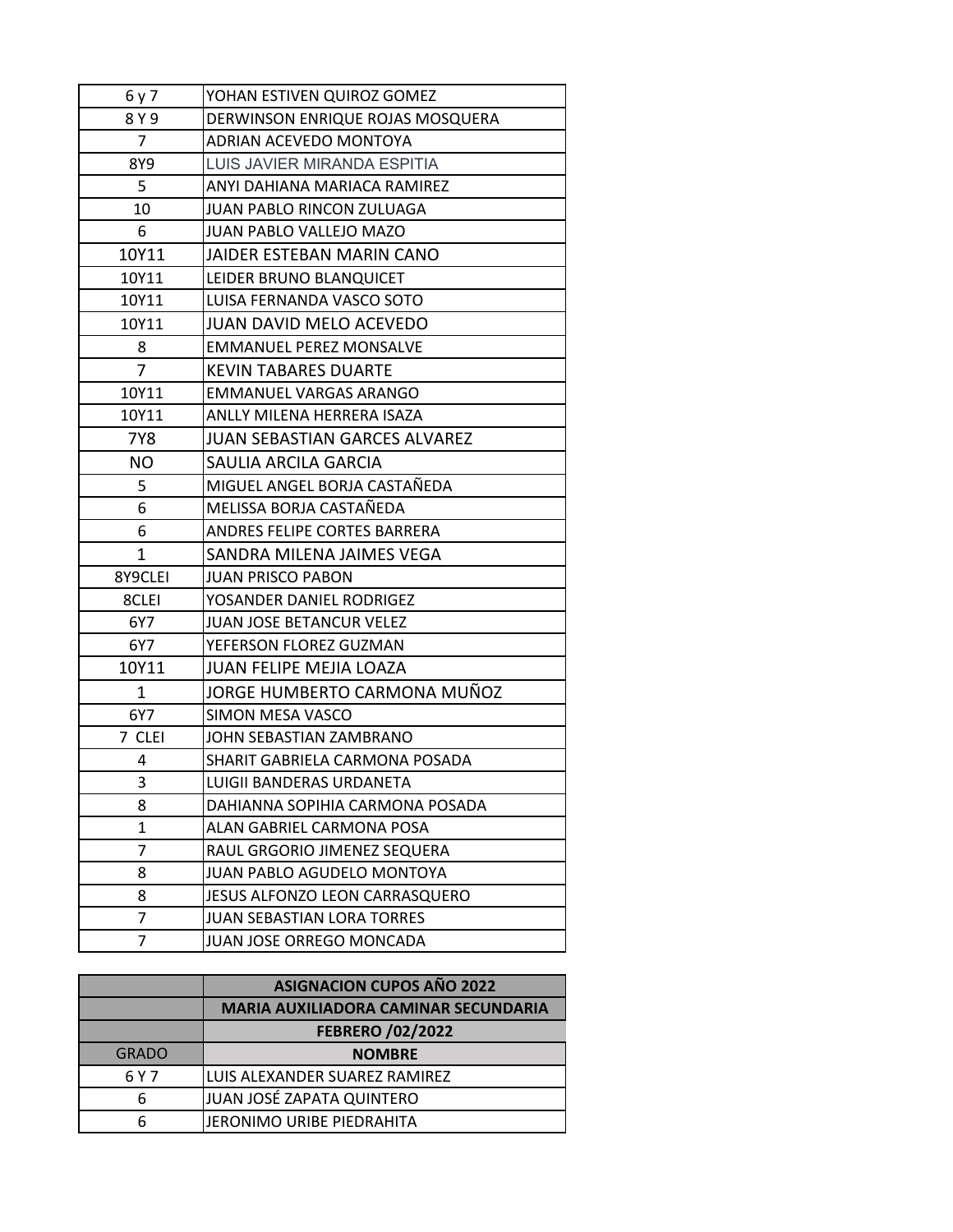| 6              | MARÍA JULIANA RENDON MUÑOZ          |
|----------------|-------------------------------------|
| NIVEL 1        | CRISTIAN ALEJANDRO GIL MUÑOZ        |
| 7              | JUAN JOSÉ MORA RINCON               |
| 6 Y 7          | CARLOS ANDRES HERNANDEZ MONCADA     |
| 6              | SAMUEL CADAVID TABORDA              |
| 6              | MARÍA CLARA MEJÍA ESCOBAR           |
| $\overline{7}$ | SEBASTIAN ALI PARDO QUIÑONES        |
| 6 Y 7          | JULIAN ANDRES MUNEVAR TUNJO         |
| 7              | ALEXA ANTONIETA BETANCOURT MENDOZA  |
| 7              | MAYRA ALEJANDRA PACHECO BARBOSA     |
| 6              | DANNA KATHERIN PACHECO BARBOSA      |
| 6              | ESTEFANIA RESTREPO RESTREPO         |
| 6 Y 7          | LUISA FERNANDA CORREA HOLGUIN       |
| 7              | <b>MANUELA GIRALDO CESPEDES</b>     |
| 6 Y 7          | <b>JUAN JOSÉ RUIZ ORREGO</b>        |
| 6              | MARÍA ALEJANDRA GALLEGO ACEVEDO     |
| $\overline{7}$ | MARIANA SANCHEZ VELASQUEZ           |
| 6 Y 7          | DANNY MONSANVE MIRANDA              |
| 7              | ADRIAN ACEVEDO MONTOYA              |
| 8              | JUAN MANUEL COLORADO GALEANO        |
| ΖZ             | DARLING ALEXA MOSQUERA LOZANO       |
| 8              | JUAN JORGE GONZALEZ PENNACCHIO      |
| 8 Y 9          | JHON SEBASTIAN RAMIREZ MARIN        |
| 8              | SEBASTIAN RUEDA HENAO               |
| 8 Y 9          | DANIEL FELIPE TAPAZCO CORREA        |
| 8 Y 9          | EMMANUEL CASTRILLON GIRALDO         |
| 8              | MICHEL DAIANA MARQUEZ RODRIGUEZ     |
| 8              | CRISTIAN CAMILO BERRIO MONTOYA      |
| 6              | ISABELLA CASTAÑEDA MEJIA            |
| 6              | JUAN ESTEBAN CATAÑO HERNANDEZ       |
| 7              | SAMUEL ECHEVERRY MOLINA             |
| 7              | ISABELA GUTIERREZ VELASQUEZ         |
| 7              | ANDRES ALEXARDER HERNANDEZ ZAPATA   |
| 7              | <b>MATEO GALLO ECHEVERRI</b>        |
| 6 Y 7          | <b>JUAN DAVID TAMAYO CORREA</b>     |
| 8              | SAMUEL CASTAÑEDA CORREA             |
| 7              | MATIAS DURANGO VELEZ                |
| 6 Y 7          | JUAN JOSE BOHORQUEZ GRAJALES        |
| 8              | VICTORIA DE LOS ANGELES OLAYA MEJIA |
| 6 Y 7          | XIMENA LOPEZ FLOREZ                 |
| 6              | JUAN MIGUEL HERRERA PIEDRAHITA      |
| 7              | YEFRI MONCADA NOREÑA                |
| 8              | BARBARA ANTONELLA CARMONA POSADA    |
| 9              | VICTOR SMITCH URBINAN VESGAS        |
| 6 Y 7          | <b>MARIA QUINTERO RUIZ</b>          |
| 8 Y 9          | JUAN ESTEBAN HERNANDEZ PUERTA       |
| 8 Y 9          | JOSE MANUEL VALENCIA OROZCO         |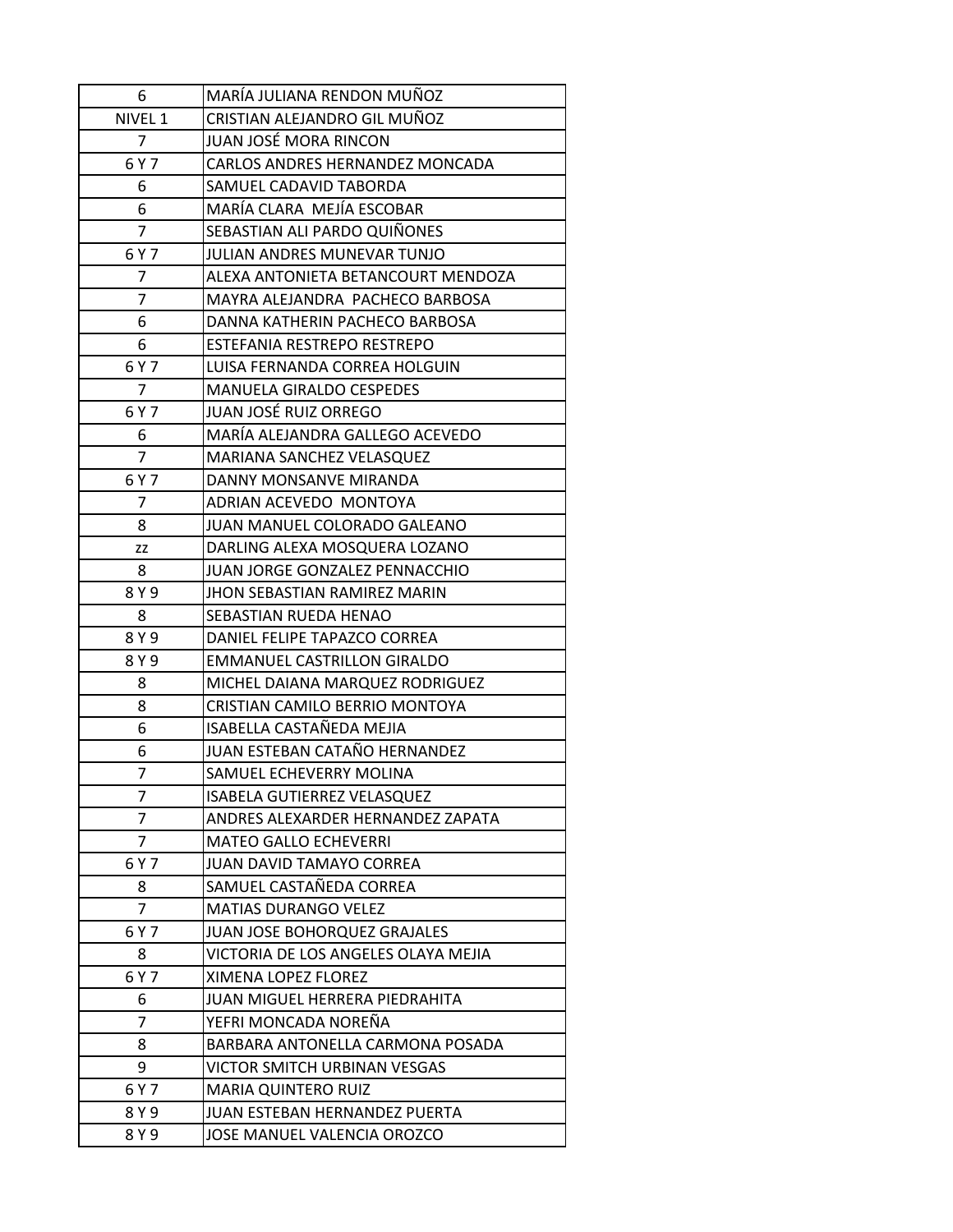| 8 Y 9          | DARWINSON ENRIQUE ROJAS MOSQUERA        |
|----------------|-----------------------------------------|
| 8 y 9          | SEBASTIAN ESCOBAR CASTAÑO               |
| 8 Y 9          | VALERY GONZALEZ CASTAÑO                 |
| 6 Y 7          | <b>MATEO GARCIA CANO</b>                |
| $\overline{7}$ | ISABELA MORALES GUZMÁN                  |
| 6 Y 7          | SAMUEL GARCIA GALLEGO                   |
| 6              | SAMUEL ALZATE VILLA                     |
| 8Y9            | SANTIAGO ACOSTA PAVAS                   |
| N28Y9          | MARIA ALEJANDRA PARRA MONTAÑO           |
| 6 Y 7          | SANTIAGO VELEZ HERNÁNDEZ                |
| 7              | JUAN JOSÉ URREGO MONCADA                |
| 8              | SAMUEL CASTAÑEDA CORREA                 |
| $\overline{7}$ | TOMAS JARAMILLO JIMÉNEZ                 |
| 7 Y 8          | JUAN SEBASTIAN AREIZA JIMÉNEZ           |
| 6 Y 7          | <b>VALERIA SANJUAN DUQUE</b>            |
| 8 Y 9          | <b>JHORDY SOTO RIOS</b>                 |
| 6              | JOSE MIGUEL MONSALVE AGUDELO            |
| $\overline{7}$ | SAMUEL BERNAL HERRERA                   |
| 8              | MARIA ISABEL RESTREPO RODRIGUEZ         |
| 6              | SANTIAGO TABARES MONTOYA                |
| 6              | MATEOGARCIA GUTIERREZ                   |
| $\overline{7}$ | SANTIAGO AGUDELO SANCHEZ                |
| 6 Y 7          | SOFIA MURILLO GUTIERREZ                 |
| 8 Y 9          | KAREN ESTEFANIA MOLINA JARAMILLO        |
| 8              | VALERIA SOFIA BETÍN CASTILLO            |
| 6              | <b>HAROLD GARCÍA MONSALVE</b>           |
| 7              | LUCELIS DALIWYS VICTORIA ROJAS MOSQUERA |
| 8              | ISABELLA RENDON LONDOÑO                 |
| 8 Y 9          | CRISTIAN CAMILO BERRIO MONTOYA          |
| 8              | ISABELLA RENDON LONDOÑO                 |
| 8 Y 9          | CRISTIAN CAMILO BERRIO MONTOYA          |
| 6              | VALENTINA JIMENEZ ROMA                  |
| 6Y7            | MIGEL ANGEL MARI CASTRILLON             |
| 9Y9            | JUAN ESTEBAN RIVERA MORENO              |
| 8 Y 9          | JHON ALEXANDER CASTAÑO MORALES          |
| 6              | <b>VALENTINA JIMENEZ ROMA</b>           |
| 6Y7            | MIGEL ANGEL MARI CASTRILLON             |
| 9Y9            | JUAN ESTEBAN RIVERA MORENO              |
| 8Y9            | JHON ALEXANDER CASTAÑO MORALES          |
| 7              | RAUL GREGORIO JIMENEZ SEQUERA           |
| 7              | KEVIN STEVEN TOBON CAÑAVERAL            |
| 7              | YOSSED STEBAN PEÑARANDA BLANCO          |
| 7              | MATEO GALLWEGO ECHEVERRI                |
| 8              | YERLY FERNANDA HERNANDEZ RESTREPO       |
| 7              | SANTIAGO AGUDELO SANCHEZ DEBOLUCION     |
| $\overline{2}$ | MAXIMILIANO MUÑOZ CASTAÑO               |
| 6              | SOFIA MURILLO GUTIERREZ                 |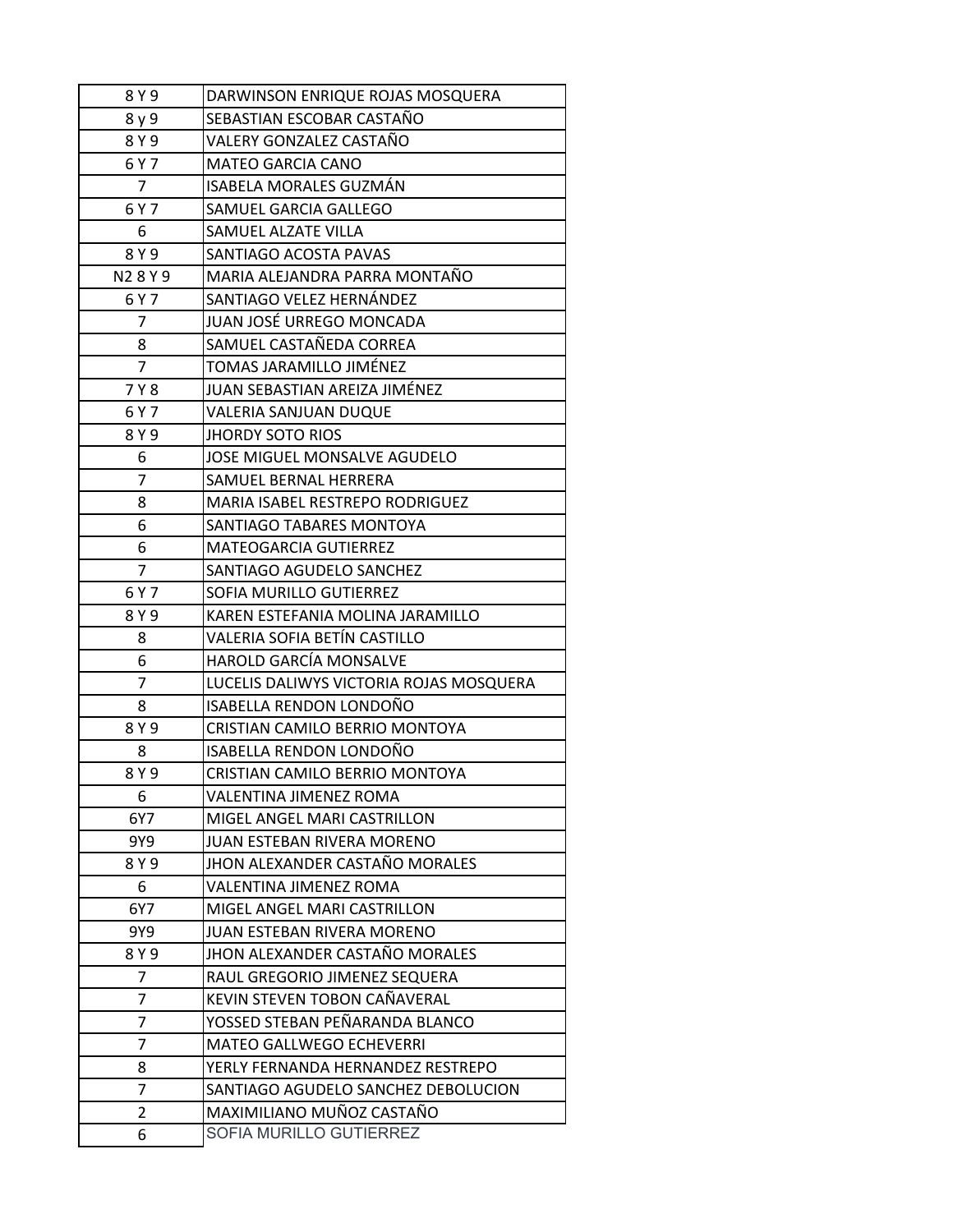| q | MIGUEL ANGEL MURILLO GUTIERREZ      |
|---|-------------------------------------|
| 8 | GILBERT LEANDRO VALDERRAMA MARTINEZ |
|   | RAUL GRGORIO JIMENEZ SEQUERA        |
| ጸ | JUAN PABLO AGUDELO MONTOYA          |
| я | JESUS ALFONZO LEON CARRASQUERO      |
|   | JUAN SEBASTIAN LORA TORRES          |
|   | JUAN JOSE ORREGO MONCADA            |

|                          | <b>ASIGNACION DE CUPOS 2022</b>            |
|--------------------------|--------------------------------------------|
|                          | <b>I.E JOSE FELIX DE RESTREPO BRUJULAS</b> |
|                          | <b>FEBRERO /02/2022</b>                    |
| <b>GRADO</b>             | <b>NOMBRE</b>                              |
| $\mathbf{1}$             | VALENTINA OCAMPO GARCÍA                    |
| $\overline{\mathcal{L}}$ | FRANKLIN JOSUE BALAGUERA ANDRADE           |
| $\mathbf{1}$             | MARTIN ANTONIO BANDERA URDANETA            |
| $\mathbf{1}$             | ALBA TERESA BANDERA URDANETA               |
| $\overline{\mathcal{L}}$ | BRENDA JOSELIN ALVARADO MORALES            |
| $\overline{\mathcal{L}}$ | EMMANUEL LOPERA SANTAMARIA                 |
| $\mathfrak{p}$           | MIGUE ANGEL BERRIO ESCOBAR                 |
| $\mathbf{1}$             | FABIAN LEANDRO BLANCO CANAGUACAN           |
| $\mathbf{1}$             | NICOLAS URIBE HIGUITA                      |
| $\mathfrak{p}$           | LIZETH ORINA HERNADEZ GALLEGO              |
| $\overline{\mathcal{L}}$ | MAXIMILIANO MUÑOZ CASTAÑO                  |
| $\mathbf{1}$             | DAYANNIS ISABEL RIVERA ORTA                |
| 5                        | HILLARY JUANIFER COLINA PEROZO             |
| $\mathfrak{p}$           | MATHIAS DELGADO VELASQUEZ                  |
| $\overline{\mathcal{L}}$ | BRIAN STIVEN CORDOBA MOSQUERA              |
| $\mathbf{1}$             | MATEO ALVAREZ CARDONA                      |
| 8                        | DAHIANNA SOPIHIA CARMONA POSADA            |
| 1                        | ALAN GABRIEL CARMONA POSA                  |

|              | <b>ASIGNACION DE CUPOS 2022</b>  |
|--------------|----------------------------------|
|              | <b>JOSE FELIX ACELERACIÓN</b>    |
|              | <b>FEBRERO /02/2022</b>          |
| <b>GRADO</b> | <b>NOMBRE</b>                    |
| 4 Y 5        | LUCIANA RODRIGUEZ MUÑOZ          |
| 1            | EMILIANO ARBOLEDA RESTREPO       |
| 2            | JUAN JOSÉ DELGADO ARBOLEDA       |
| 5            | JUAN PABLO ZAPATA OCAMPO         |
| 4            | NICOLAS ESCOBAR GRANADA          |
| 5            | ELIZABETH CADAVID RIOS           |
| 9            | MIGUE ANGEL BERRIO ESCOBAR       |
| 5            | <b>ELIANNYS TRUJILLO</b>         |
| 5            | MARIA JOSÉ QUINTERO RUIZ         |
| 5            | JUAN MIGUEL CASTAÑEDA SANTAMARIA |